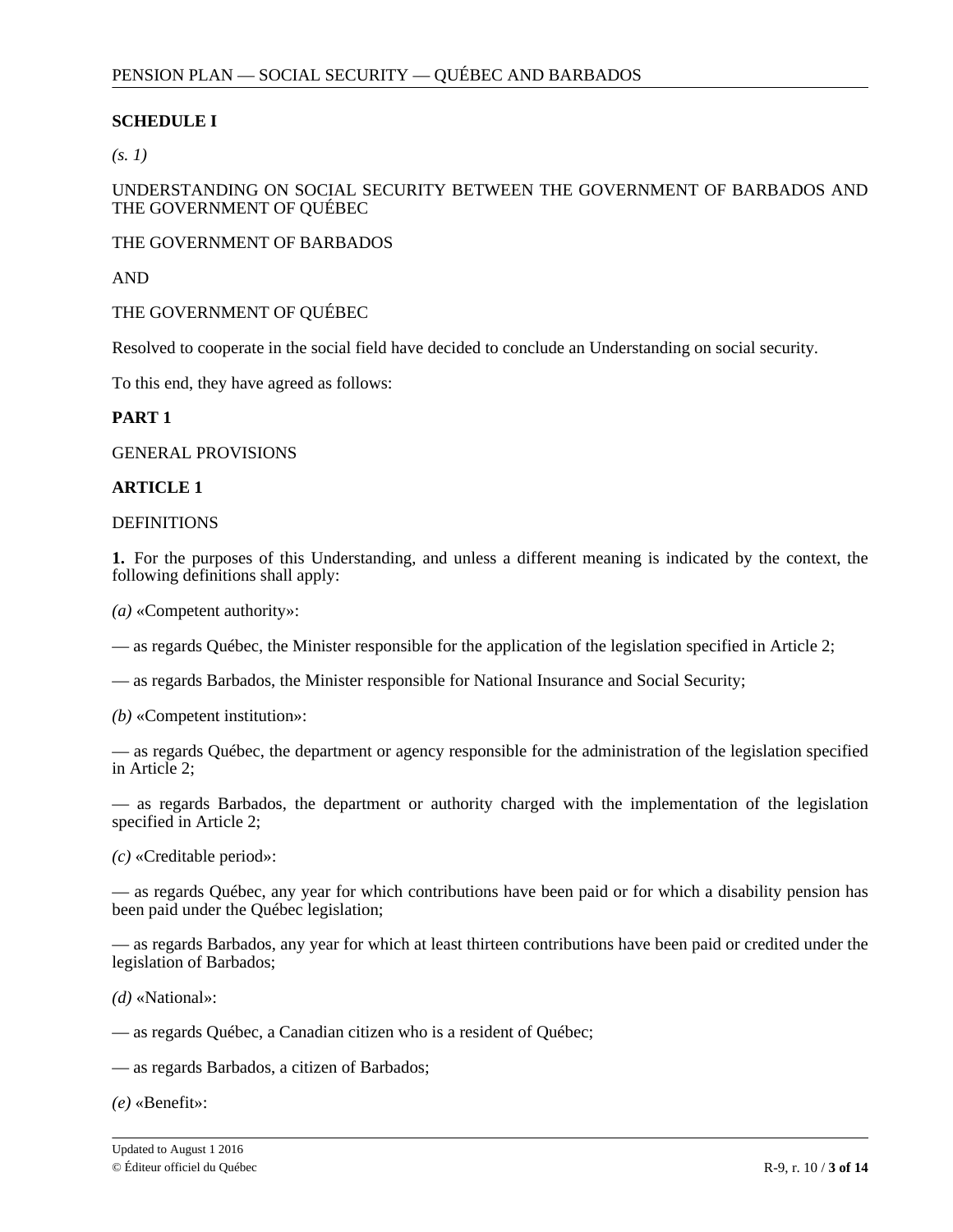— as regards Québec, any pension or benefit payable under the legislation of Québec;

— as regards Barbados, old age contributory pension, invalidity pension, survivor's pension and funeral grant for which provision is made in the legislation of Barbados;

including any supplements or increases applicable to such benefits.

**2.** Any term not defined in paragraph 1 shall be understood as having the meaning given to it in the legislation in question.

# **ARTICLE 2**

LEGISLATION TO WHICH THIS UNDERSTANDING APPLIES

This Understanding applies to the following legislation:

*(a)* as regards Québec:

— the Act respecting the Québec Pension Plan;

*(b)* as regards Barbados:

— the National Insurance and Social Security Act and the subsidiary legislation made thereunder, as they relate to:

i. old age contributory pension,

ii. invalidity pension,

iii. survivor's pension, and

iv. funeral grant.

### **ARTICLE 3**

AMENDMENTS TO THE LEGISLATION

**1.** This Understanding applies equally to any legislation which modifies, adds to, consolidates or replaces the legislation specified in Article 2.

**2.** However, this Understanding does not apply to any legislation which:

*(a)* covers a new field of social security, unless the Understanding is modified to that effect;

*(b)* is enacted by one Party to extend the existing legislation to new categories of beneficiaries if that Party notifies the other Party within three months of the date of its official publication of its non application.

### **ARTICLE 4**

**SCOPE** 

Unless otherwise provided, this Understanding shall apply to:

*(a)* Nationals of each Party;

*(b)* stateless persons, within the meaning of Article 1 of the Convention Relating to the Status of Stateless Persons of September 28, 1954;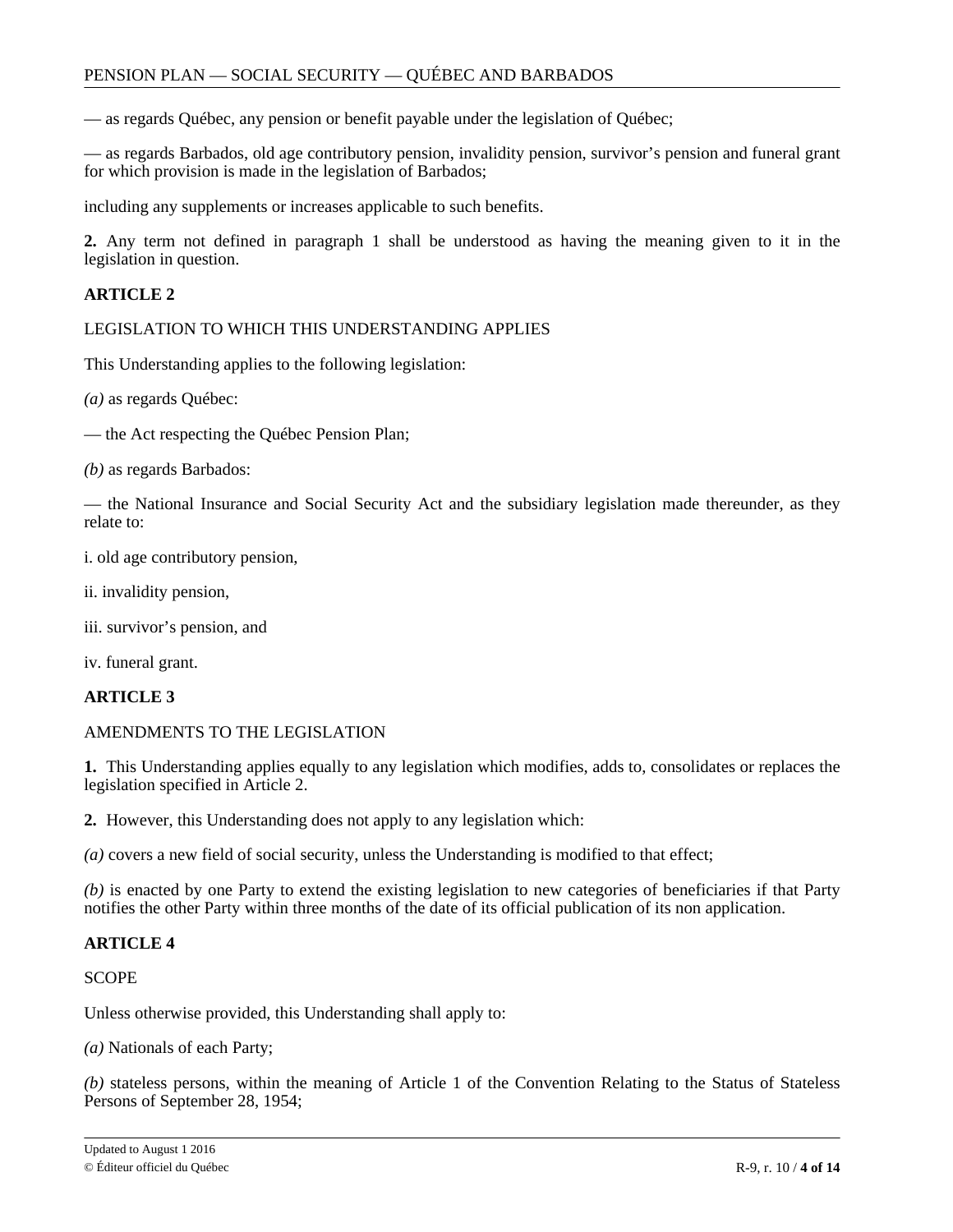*(c)* other persons who are or have been subject to the legislation of a Party;

*(d)* persons deriving rights from a person designated in paragraphs *a* to *c*.

# **ARTICLE 5**

### EQUALITY OF TREATMENT

**1.** Unless otherwise provided in this Understanding, the persons designated in Article 4 shall, in the application of the legislation of a Party, receive equal treatment with the Nationals of that Party.

**2.** Unless otherwise provided in this Understanding, any benefit acquired under the legislation of one Party, as well as benefits acquired under this Understanding, may not suffer any reduction, modification, suspension, suppression or confiscation solely as a result of the beneficiary residing in the territory of the other Party, and such benefit is payable in the territory of the other Party.

**3.** Any benefit which, under this Understanding, is payable by one Party in the territory of the other Party, is also payable in the territory of a third party.

# **ARTICLE 6**

### PROVISIONS ON COVERAGE

**1.** Subject to Articles 7, 8, 9, 10 and to paragraph 2 of this Article, employed and self-employed persons shall only be subject to the legislation of the Party in whose territory they are employed.

**2.** Self-employed persons who ordinarily reside in the territory of one Party and who work for their own account in the territory of the other Party or in the territories of both Parties shall, with respect to such work, be subject only to the legislation of the first Party.

### **ARTICLE 7**

#### ASSIGNMENT

**1.** A person employed within the territory of one Party and temporarily assigned by that person's employer to the territory of the other Party in order to perform work for that employer shall, with respect to such employment, be subject only to the legislation of the first Party for a period of not more than twenty-four months.

**2.** However, if the time required for completion of the work exceeds twenty-four mounths, the legislation of the first Party may continue to apply until the work is completed, provided that the competent institutions of both Parties give their approval.

### **ARTICLE 8**

### CREW MEMBERS

A person who, otherwise, would be subject to the legislation of both Parties in respect of employment as a member of the crew of a ship or aircraft shall, in respect of that employment, be subject only to the legislation of Barbados if that person is a resident of Barbados and only to the legislation of Québec in any other case.

### **ARTICLE 9**

### PERSONS IN GOVERNMENT SERVICE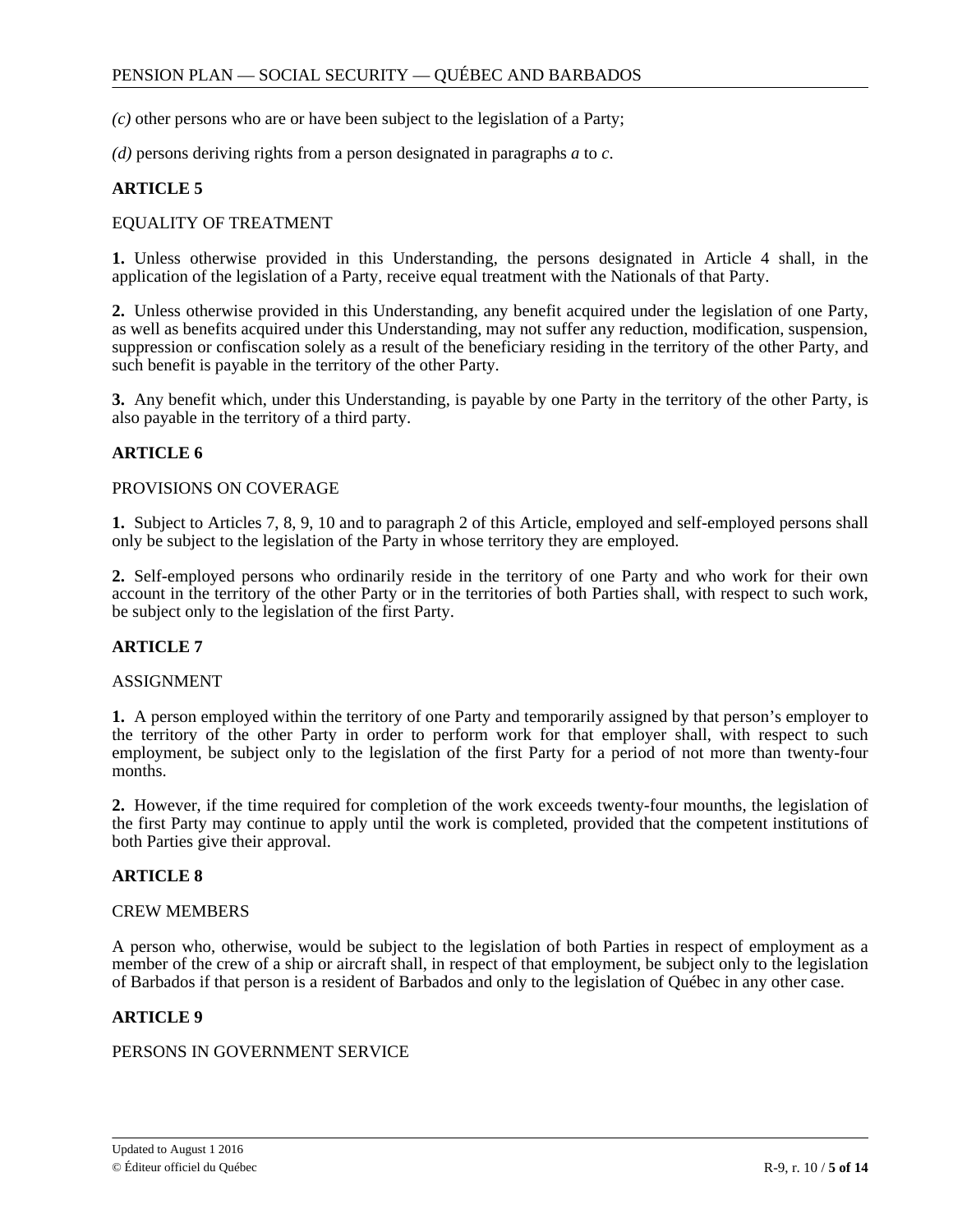A person employed by one Party in the territory of the other Party shall, in respect of that employment, be subject to the legislation of the former Party unless that person requests to be subject to the legislation of the latter Party and obtains the approval of the first Party.

# **ARTICLE 10**

### MODIFICATIONS TO PROVISIONS ON COVERAGE

The competent authorities or institutions of the two Parties may by common agreement modify the application of Articles 6, 7, 8 and 9 of this Understanding with respect to any persons of categories of persons.

# **PART II**

### PROVISIONS ON BENEFITS

### **ARTICLE 11**

### BENEFITS UNDER THE QUÉBEC LEGISLATION

**1.** A person who has been subject to the legislation of both Parties shall be entitled, as shall the dependants, survivors and other rightful claimants of that person, to a benefit under the Québec legislation if that person satisfies the requirements for entitlement to a benefit under that legislation. The competent institution of Québec shall determine the amount of benefit in accordance with the provisions of its legislation.

**2.** If the person not entitled to a benefit under the Québec legislation, the competent institution of Québec shall proceed as follows;

*(a)* any year included in the creditable periods under the legislation of Barbados shall be recognized as a year of contribution provided it is also included in the contributory period within the meaning of the Québec legislation;

*(b)* years credited under subparagraph *a* shall be totalized with years included in the creditable periods under the Québec legislation provided they do not overlap.

**3.** When the totalization prescribed in paragraph 2 entitles a person to a benefit, the competent institution of Québec shall determine the amount payable as follows:

*(a)* that part of the benefit which is related to earnings is calculated according to the provisions of Québec legislation.

*(b)* the flat portion of the benefit is adjusted proportionately to the periods for which contributions were paid under Québec legislation relative to the contributory period according to that legislation.

# **ARTICLE 12**

### BENEFITS UNDER THE LEGISLATION OF BARBADOS

**1.** A person who has been subject to the legislation of both Parties shall be entitled, as shall the dependants, survivors and other rightful claimants of that person, to a benefit under the legislation of Barbados if that person satisfies the requirements for entitlement to a benefit under that legislation. The competent institution of Barbados shall determine the amount of benefit in accordance with the provisions of its legislation.

**2.** If a person is not entitled to an invalidity pension or old age contributory pension solely on the basis of creditable periods under the legislation of Barbados, but would satisfy the minimum contribution conditions for a pension through totalizing of creditable periods, the competent institution of Barbados shall count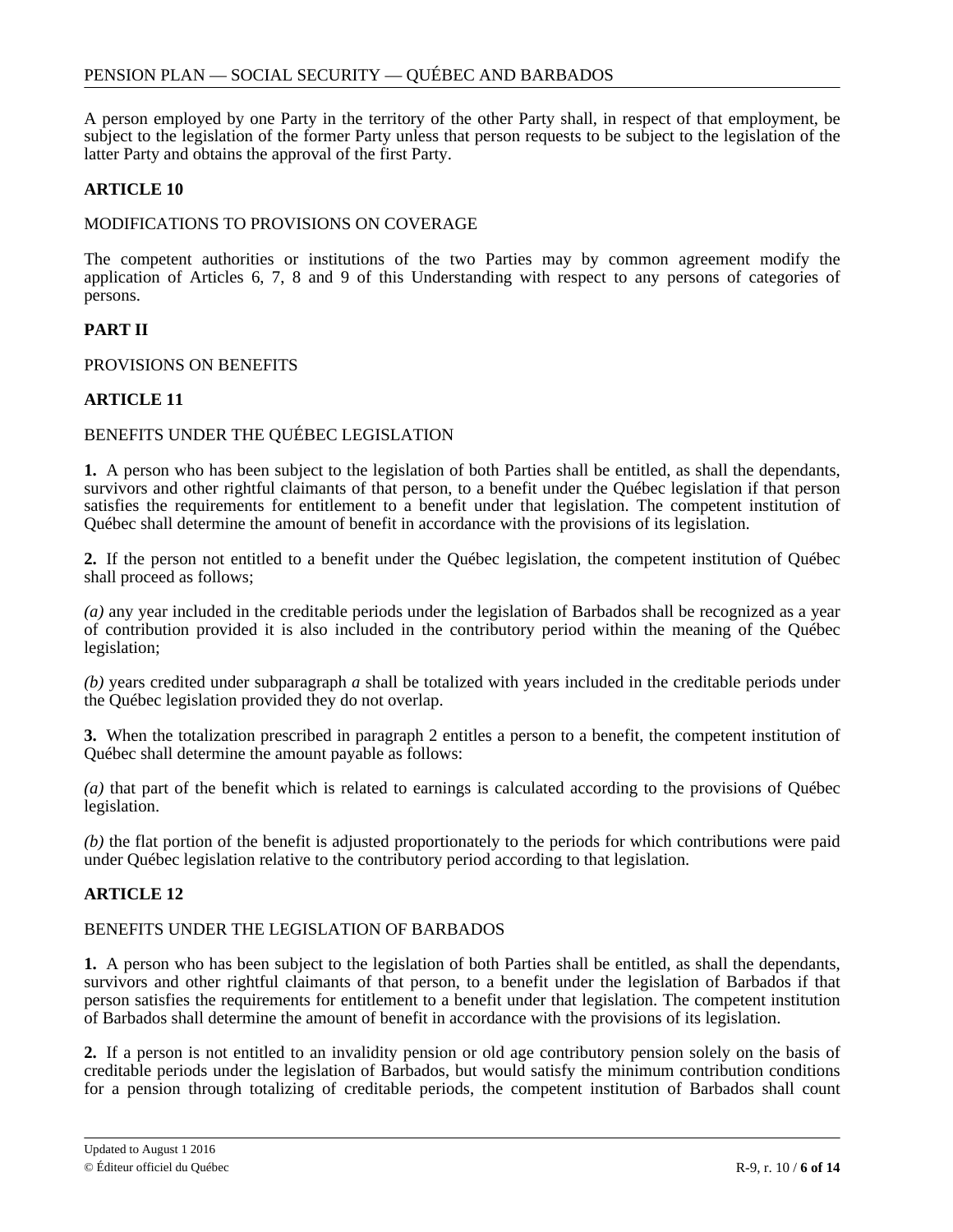creditable periods under the legislation of Québec only to the extent necessary to establish entitlement to the pension.

**3.** When totalization is needed for entitlement to benefits, the competent institution of Barbados shall proceed on the basis that any year regarded as a creditable period under the Québec, legislation shall be recognized as fifty-two contributions paid under the legislation of Barbados for that year, provided that such contributions do not duplicate contributions paid or payable under the Barbados legislation for that year.

**4.** The average annual insurable earnings used in computing such pension shall be computed exclusively on the basis of the insurable earnings on which contributions under the legislation of Barbados were based.

**5.** The amount of pension payable in the event of totalizing of creditable periods shall be determined by reference to the ratio that the number of contributions under the legislation of Barbados bears to the minimum number of contributions required under that legislation for entitlement to the relevant pension.

**6.** Where, under the legislation of Barbados, a grant other than a funeral grant was paid in respect of an event which happened before the date of entry into force of this Understanding and where subsequent entitlement to a corresponding pension is established through totalization under this Article, the competent institution of Barbados shall deduct from any benefit payable in the form of a pension any amount previously paid in the form of a grant.

# **ARTICLE 13**

### COMMON PROVISIONS

**1.** If a person is not entitled to a benefit after the totalization provided in Article 11 or in Article 12, the creditable periods under the legislation of a third party shall be taken into consideration, according to the conditions provided in this Part, if the third party has entered into a social security Understanding or Agreement with each of the Parties, which contains provisions permitting the totalization of creditable periods.

**2.** When it is impossible to determine when creditable periods under the legislation of one Party occurred, they are presumed not to overlap with creditable periods under other legislation.

### **PART III**

MISCELLANEOUS PROVISIONS

### **ARTICLE 14**

### ADMINISTRATIVE ARRANGEMENT

**1.** The conditions for the application of the Understanding shall be set out in an Administrative Arrangement, to be agreed to by both Parties.

**2.** The liaison agencies of both Parties shall be designated in the Administrative Arrangement.

### **ARTICLE 15**

#### MUTUAL ASSISTANCE

The competent authorities and institutions:

*(a)* shall communicate to each other any information required with regard to the application of this Understanding;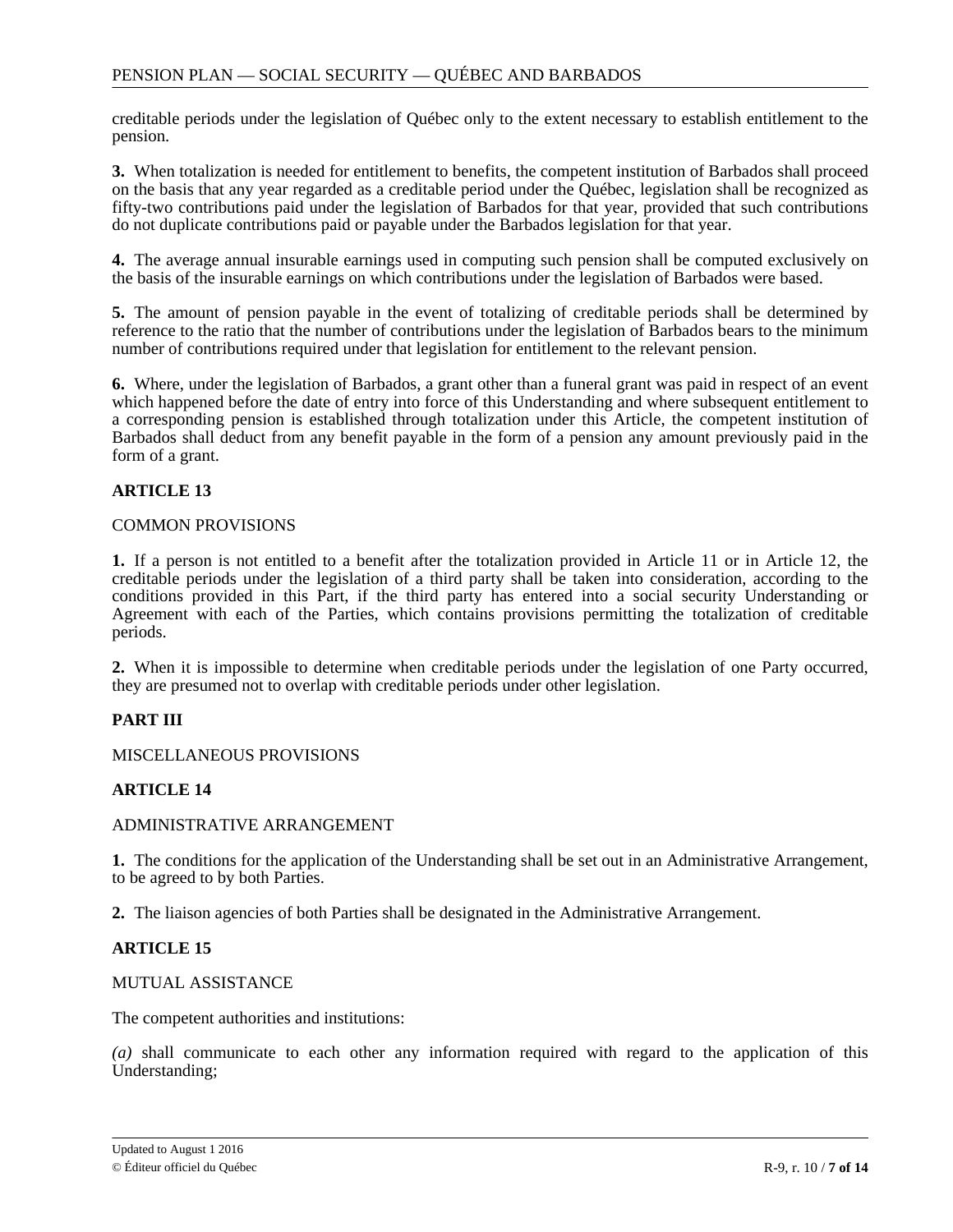*(b)* shall assist each other at no cost with regard to any matter concerning the application of this Understanding;

*(c)* shall inform each other of measures adopted for the application of this Understanding or of modifications to their respective legislation to the extent that such modifications affect the application of this Understanding;

*(d)* shall notify each other of the difficulties encountered in the interpretation of application of this Understanding and agree to resolve them as far as possible according to the spirit and fundamental principles of this Understanding.

# **ARTICLE 16**

#### USE OF INFORMATION

**1.** Unless disclosure is required under the laws of a Party, any information concerning a person communicated by the competent institution of one Party to the competent institution of the other Party is confidential and shall be used exclusively for the application of this Understanding and the legislation to which it applies.

**2.** Access to files containing information shall be subject to the legislation of the Party where the files are located.

**3.** For the purposes of paragraphs 1 and 2, the word «information» shall mean any item containing the name of a person, or any item from which the identity of a person could be easily established.

# **ARTICLE 17**

#### METHOD OF PAYMENT

**1.** All benefits shall be payable directly to the beneficiary without any deduction being made for administrative costs which may be incurred in paying the benefit.

**2.** Benefits under this Understanding shall be paid:

*(a)* by the competent institution of Québec, in a currency freely convertible in Québec;

*(b)* by the competent institution of Barbados:

i. in respect of a beneficiary resident in Barbados, in the currency of Barbados;

ii. in respect of a beneficiary resident in Québec, in a currency freely convertible in Québec;

iii. in respect of a beneficiary resident in a third State, in the currency of that State or in any currency freely convertible in that State.

**3.** In the application of subparagraphs *bii* and *iii* of paragraph 2, the conversion rate shall be the rate of exchange in effect on the day when the payment is made.

### **ARTICLE 18**

### CLASSIFICATION FEES WITH RESPECT TO A DOCUMENT

**1.** Any reduction of or exemption from fees, taxes or other charges provided for in the legislation of one Party with respect to the issuing of a certificate or document to be produced for the application of that legislation shall be extended to certificates and documents to be produced for the application of the legislation of the other Party.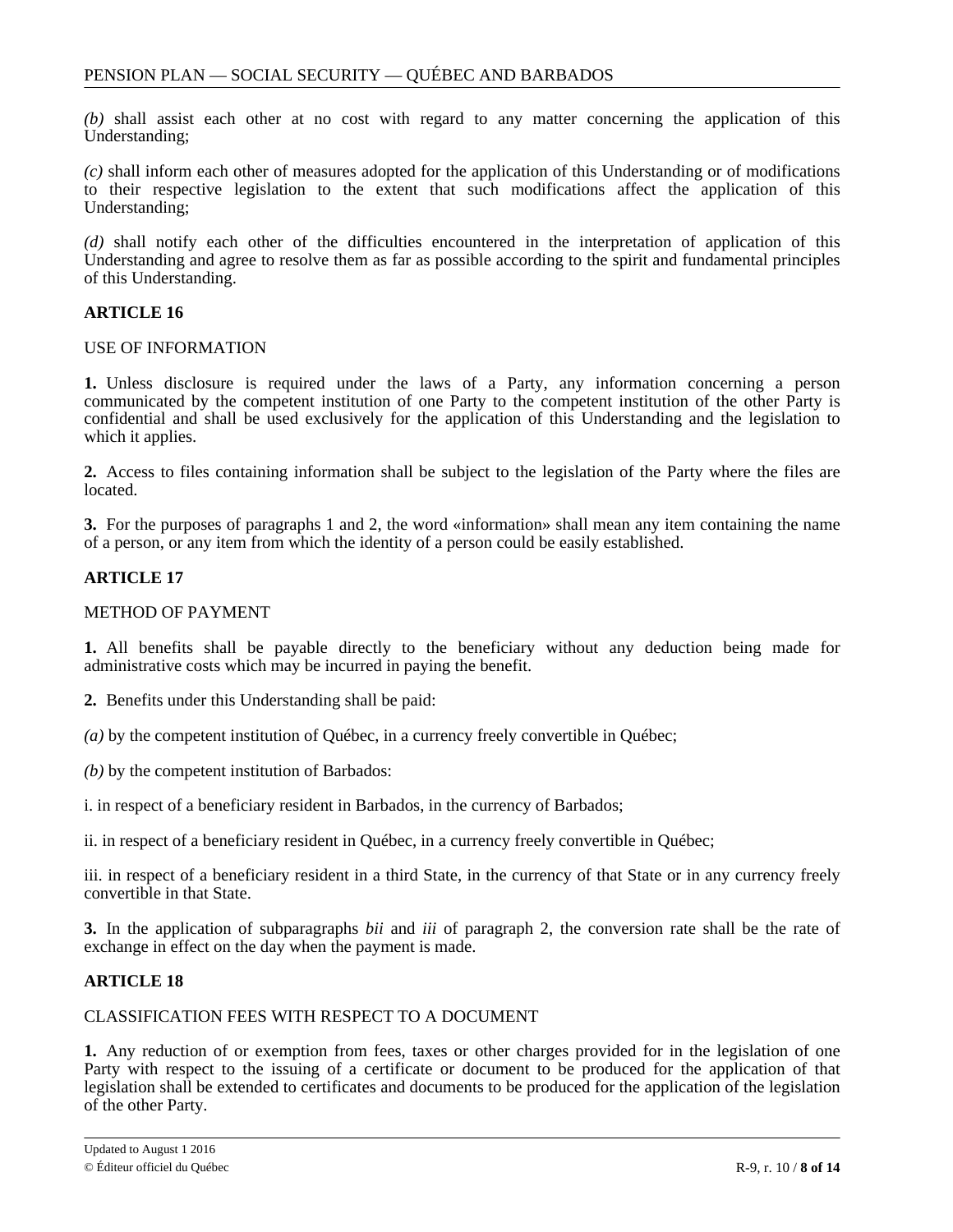**2.** Any act or document of an official nature required to be presented for the application of this Understanding shall be exempt from authentication by diplomatic of consular authorities or similar formalities.

# **ARTICLE 19**

### PRESENTATION OF CLAIM, NOTICE OR APPEAL

**1.** A claim, notice or appeal which, under the legislation of one Party, should have been presented within a prescribed time to the competent authority or institution of that Party but which was presented within the same time to the competent authority or institution of the other Party, shall be treated as if it has been presented to the institution of the first Party. In such a case, the institution of the second Party shall forward the claim, notice or appeal as soon as possible to the institution of the first Party.

**2.** A claim for a benefit payable under the legislation of one Party shall be deemed to be a claim for the corresponding benefit payable under the legislation of the other Party, unless the claimant expressly requests that the claim to the benefit of the other Party be deferred.

**3.** However, when the date of receipt of the claim is prior to the date the Understanding comes into force, then the latter date shall be used as the date of receipt of the claim.

### **ARTICLE 20**

### MEDICAL EVIDENCE

**1.** The medical evidence required under the legislation of one Party may be produced, at the request of the competent institution of that Party, by the competent institution of the other Party under the conditions provided in the Administrative Arrangement mentioned in Article 14.

**2.** The medical evidence produced under the conditions provided in paragraph 1 cannot be considered invalid on the sole basis of the fact that is has been produced in the territory of the other Party.

# **PART IV**

TRANSITIONAL AND FINAL PROVISIONS

# **ARTICLE 21**

### TRANSITIONAL PROVISIONS

**1.** This Understanding does not confer any right to the payment of benefits for a period before the date of its coming into force.

**2.** Creditable periods prior to the date of the coming into force of this Understanding shall be taken into consideration for the purpose of determining entitlement to a benefit under the Understanding other than a lump sum payment under the legislation of Barbados.

**3.** Subject to the provisions of paragraph 1, a benefit, other than a funeral grant and a death benefit, shall be payable under this Understanding in respect of events prior to the date of the coming into force of this Understanding.

**4.** As regards a person who is on assignment on the date of the coming into force of the Understanding, the 24-month period mentioned in paragraph 1 of Article 7 shall begin on that date.

# **ARTICLE 22**

### **COMMUNICATION**